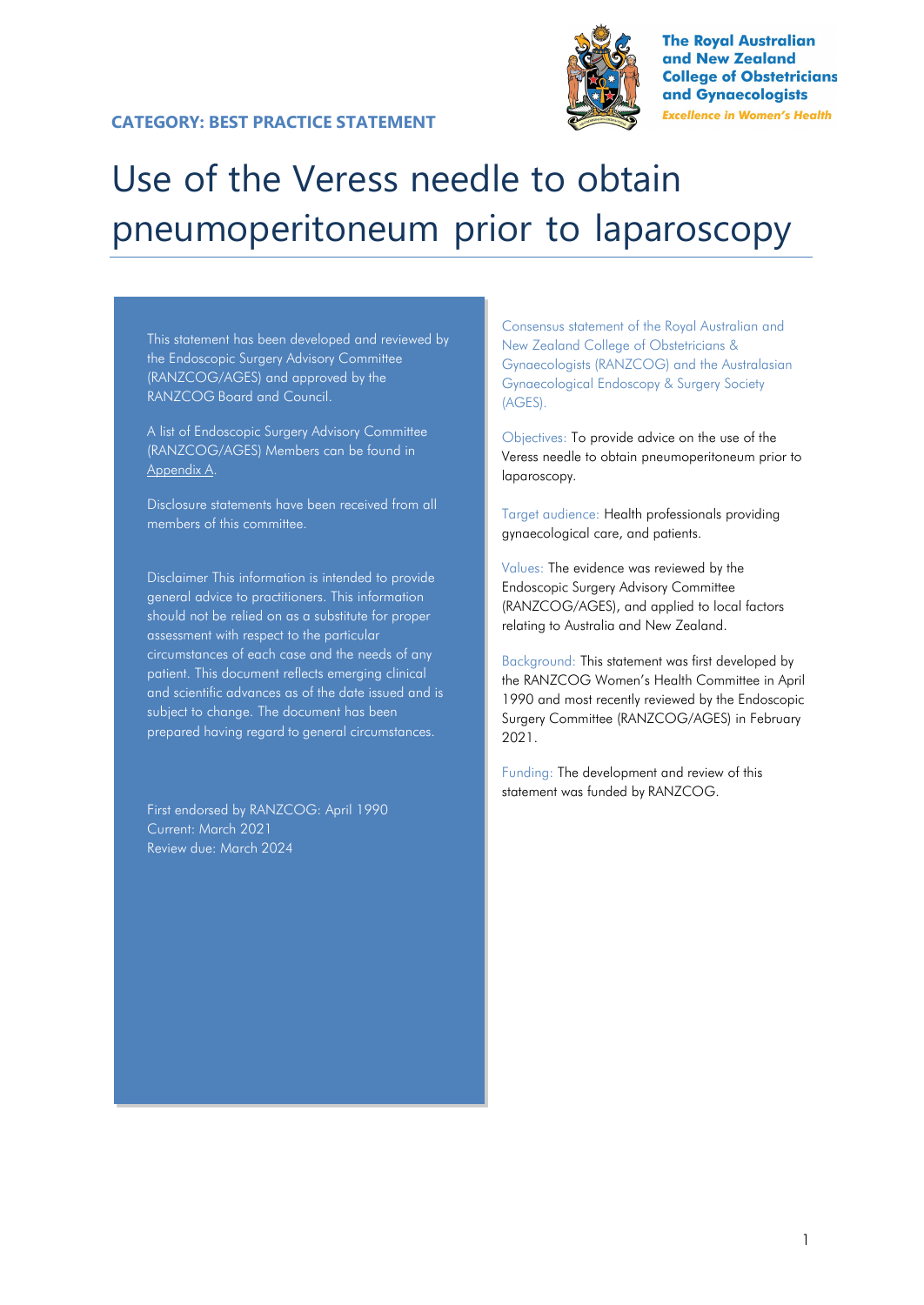## **Table of contents**

| $\mathbf{1}$ .   | $\label{eq:1} \begin{minipage}{0.9\linewidth} \begin{minipage}{0.9\linewidth} \begin{minipage}{0.9\linewidth} \begin{minipage}{0.9\linewidth} \begin{minipage}{0.9\linewidth} \end{minipage} \begin{minipage}{0.9\linewidth} \begin{minipage}{0.9\linewidth} \end{minipage} \begin{minipage}{0.9\linewidth} \begin{minipage}{0.9\linewidth} \end{minipage} \begin{minipage}{0.9\linewidth} \end{minipage} \begin{minipage}{0.9\linewidth} \begin{minipage}{0.9\linewidth} \end{minipage} \begin{minipage}{0.9\linewidth} \end{minipage} \begin$ |  |
|------------------|-------------------------------------------------------------------------------------------------------------------------------------------------------------------------------------------------------------------------------------------------------------------------------------------------------------------------------------------------------------------------------------------------------------------------------------------------------------------------------------------------------------------------------------------------|--|
| 2.               |                                                                                                                                                                                                                                                                                                                                                                                                                                                                                                                                                 |  |
|                  |                                                                                                                                                                                                                                                                                                                                                                                                                                                                                                                                                 |  |
|                  |                                                                                                                                                                                                                                                                                                                                                                                                                                                                                                                                                 |  |
|                  |                                                                                                                                                                                                                                                                                                                                                                                                                                                                                                                                                 |  |
|                  |                                                                                                                                                                                                                                                                                                                                                                                                                                                                                                                                                 |  |
|                  |                                                                                                                                                                                                                                                                                                                                                                                                                                                                                                                                                 |  |
|                  |                                                                                                                                                                                                                                                                                                                                                                                                                                                                                                                                                 |  |
|                  |                                                                                                                                                                                                                                                                                                                                                                                                                                                                                                                                                 |  |
|                  |                                                                                                                                                                                                                                                                                                                                                                                                                                                                                                                                                 |  |
| 3.               |                                                                                                                                                                                                                                                                                                                                                                                                                                                                                                                                                 |  |
| $\overline{4}$ . |                                                                                                                                                                                                                                                                                                                                                                                                                                                                                                                                                 |  |
| 5.               |                                                                                                                                                                                                                                                                                                                                                                                                                                                                                                                                                 |  |
|                  |                                                                                                                                                                                                                                                                                                                                                                                                                                                                                                                                                 |  |
|                  | Appendix A Endoscopic Surgery Advisory Committee (RANZCOG/AGES Membership7                                                                                                                                                                                                                                                                                                                                                                                                                                                                      |  |
|                  |                                                                                                                                                                                                                                                                                                                                                                                                                                                                                                                                                 |  |
|                  |                                                                                                                                                                                                                                                                                                                                                                                                                                                                                                                                                 |  |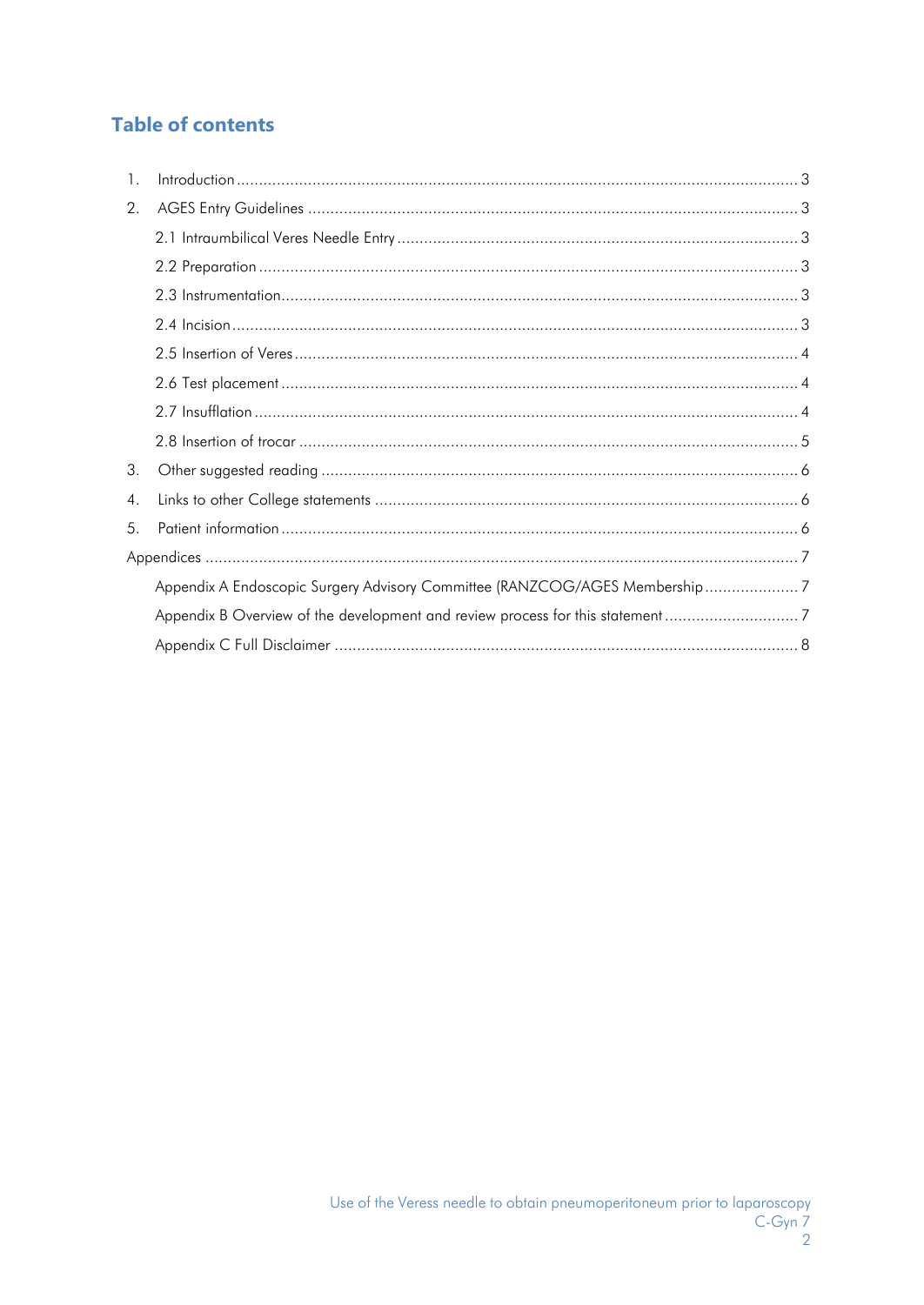### <span id="page-2-0"></span>**1.** *Introduction*

Laparoscopy using the Veress needle was introduced by Raoul Palmer in 1947 and has been practiced worldwide as a method for obtaining access to the peritoneal cavity for diagnostic and operative laparoscopy since. Trainees and Fellows of the RANZCOG should be aware of the particular techniques required for appropriate Veress needle insertion and variants for abdominal entry to perform safer surgical procedures.

Given that 50% of injuries during gynaecological laparoscopy occur at the time of entry to the abdomen, particular care during this time is paramount. The most common life threatening complications that that may occur during laparoscopic entry are vascular and bowel injury; with urinary tract injury less common but important to recognize and more minor complications including failed entry without injury to abdominal or pelvic organs and extra-peritoneal insufflation. The overall complication rate associated with gynaecological laparoscopy is 3-8/1000 women and this has remain largely unchanged over the last decade.

Any clinician performing laparoscopy should understand their preferred method of laparoscopic entry and have an alternate entry site and/or entry method that they may undertake when the clinical circumstances require this. Evidence on entry reports that no entry technique is without risk of major injury and care needs to be taken with all entry techniques. Guidelines from around the world recommend using the technique that the clinician is most familiar with and being aware of the potential for complications, how to reduce risk and identification of complications.

### <span id="page-2-1"></span>**2.** *AGES Entry Guidelines*

### <span id="page-2-2"></span>2.1 Intraumbilical Veress Needle Entry

This technique of inserting the Veress needle has been developed as a guideline by the Australasian Gynaecological Endoscopy and Surgery Society based on clinical evidence and published Guidelines from around the world.

### <span id="page-2-3"></span>2.2 Preparation

The woman undergoing laparoscopy is positioned flat on the operating table and the abdomen is appropriately prepared and draped. The bladder should be emptied. Clinical landmarks such as the anterior superior iliac spines, the symphysis and costal margins are fixed points. The umbilicus may have a variable position, particularly in women with an increased BMI and may not be a reliable indicator of abdominal and pelvic anatomy.

#### <span id="page-2-4"></span>2.3 Instrumentation

The following equipment should be available:

- A scalpel with a size 11 or 15 blade preferred
- A Veress needle. This may be disposable and therefore its sharpness and spring mechanism more likely assured. For a reusable Veress needle, the sharpness and spring mechanism should be assessed prior to insertion.
- Insufflator and tubing assess correct connections and free flow of CO2 with the Veress needle attached including the stopcock and to determine the assessment of pressure through the insufflator
- A light lead, camera and laparoscope to assess the intraperitoneal contents
- The appropriate number and size of trocars for the procedure. These may be disposable or reusable and the particular benefits and potential risks of trocars understood by the clinician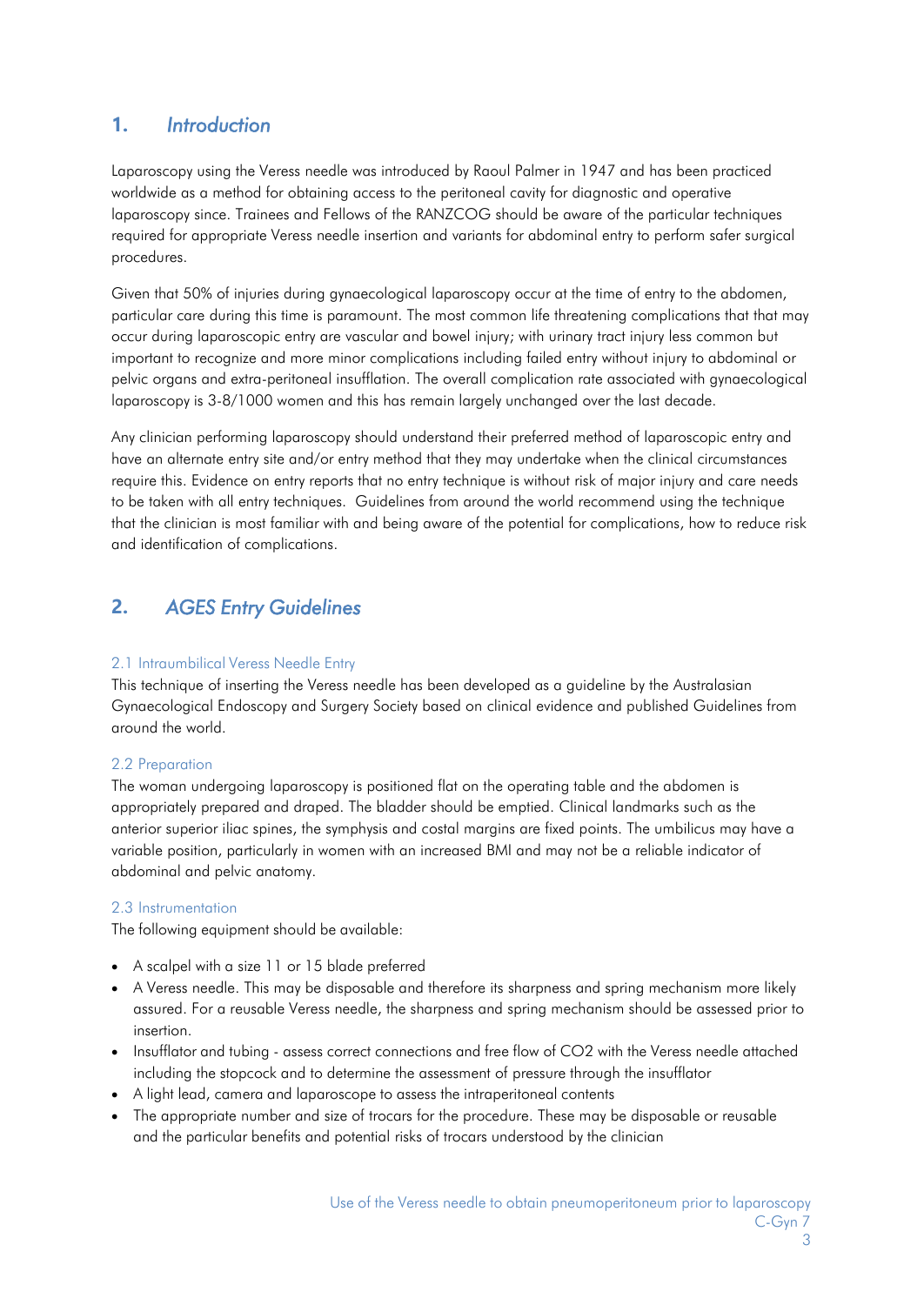### <span id="page-3-0"></span>2.4 Incision

An intra-umbilical skin incision is recommended with the blade incising from the centre of umbilicus caudally. Particular care should be taken in thin women where the distance to the great vessels in particular may be very short and the risk of injury is increased.

### <span id="page-3-1"></span>2.5 Insertion of Veress

- The tap should be open.
- The abdominal wall may be splinted with the non dominant hand. The skin may be elevated and it is important to note that this maneuver changes the shape of the peritoneal cavity but not the volume and does not decrease the risk of injury to intraperitoneal contents such as bowel but may decrease the risk to retroperitoneal structures such as vessels by changing the perpendicular distance.
- With the dominant hand, the Veress needle should be held a few centimetres above the needle tip rather than on the needle waist to avoid deep or uncontrolled insertion.
- Using continuous pressure the needle is inserted at the base of the umbilicus where there is the least distance to be traversed directly perpendicular.
- The surgeon may have the sensation of a single or dual loss of resistance (a 'pop') pending the tip location and its passage through the fascia.
- Only the tip of the Veress needs to be inserted to commence insufflation and assess pressure.

### 2.6 Test placement

<span id="page-3-2"></span>Once the Veress needle tip is in the peritoneal cavity, the clinical may consider the aspiration and saline drop tests. It should be noted that these tests have moderate sensitivity and specificity for correct entry only. The test with the highest sensitivity and specificity is immediate gas pressures and 5 successive pressures of <8mm Hg have a high correlation with correct Veress needle placement.

It is important to note that the 'swinging needle' test, where the tip of the Veress is manipulated back and forth to 'feel' the freedom of the tip, should never be undertaken as it may compound any injury.

If placement of the Veress needle is considered to be incorrect following 3 attempts consider the following:

- Seek assistance from a senior colleague
- Choose an alternate site for placement such as the left upper quadrant
- Choose an alternate entry type such as open entry
- Cease the procedure completely

### 2.7 Insufflation

Commence insufflation at low flow rates such as 1-3L/min. Note that the diameter of the Veress needle itself will limit the maximal flow rate that may be achievable, although good clinical practice is to ensure that the insufflator is set to a low pressure. The initial pressures must be carefully monitored in the pressure insufflator and should ideally be less than or equal to 8mmHg. For women with a high BMI or for Veress needle placement at the left upper quadrant, pressures 2mm Hg higher may be encountered, with caution for pressures of 12mm Hg or greater that may indicate a preperitoneal placement.

Intra-abdominal pressure is the single most important factor in reducing risk with primary trocar placement and neither time nor volume are reliable methods for decreasing risk and should not be used for this purpose. The intra-abdominal pressures should be 20-25mmHg prior to primary trocar entry consistent with evidence that demonstrates that these pressures increase the distance to the retroperitoneal vessels. These volumes have little impact on physiological response such as ventilation pressures, heart rate or blood pressure with the woman lying flat. Following primary trocar placement, with visual confirmation of positioning, the insufflation pressure should be reduced to 15mmHg or less for the diagnostic/operative component of the procedure.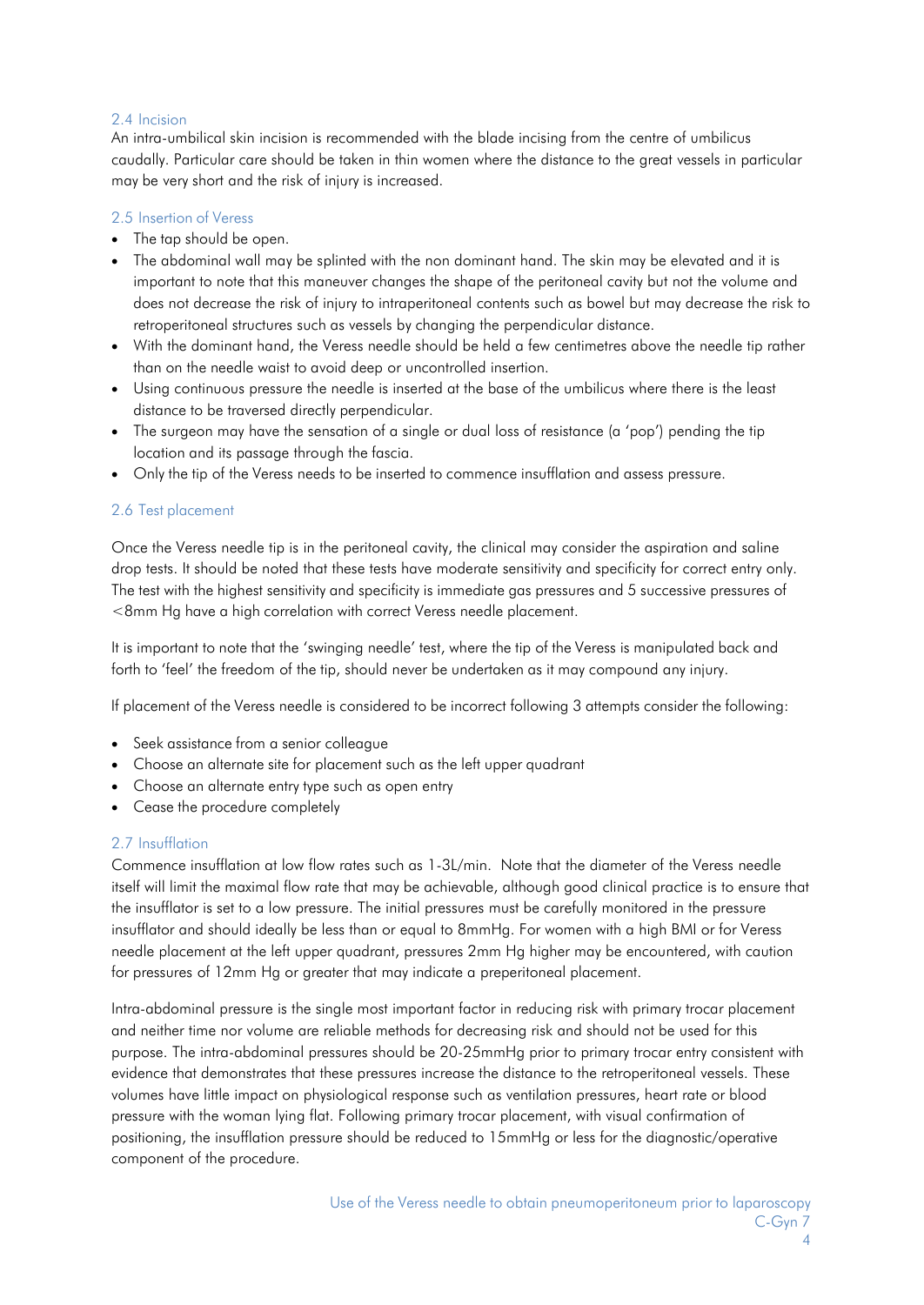#### <span id="page-4-0"></span>2.8 Insertion of trocar

The placement of the primary trocar requires the operating table to be at a comfortable height for the clinician to maintain control and downward pressure through the procedure. Ideally, the obturator is held in the palm of the dominant hand with the index finger extending down the shaft of the cannula to prevent deep displacement of the trocar once it is inserted into the peritoneal cavity. Clinicians with smaller hands may find this difficult and use both hands on the trocar. Initial placement of the trocar tip is perpendicular to skin using constant pressure and/or a twisting motion to have the obturator tip enter the peritoneal cavity. Having achieved this, further displacement to have the cannula within the peritoneal cavity may be performed by directing the trocar towards the centre of the pelvis. The pressure should be released once the cannula is within the peritoneal cavity. The obturator is then removed and a laparoscope inserted to ensure that the cannula is correctly placed within the peritoneal cavity and there is free flow of gas through the cannula if using this port for insufflation. At this time, a 360 degree evaluation of the peritoneal cavity is undertaken to inspect the abdomen prior to Trendelenburg positioning and check for inadvertent injury during placement.

#### 2.9 Alternative Entry Sites

Clinicians should be aware of alternate sites for Veress needle placement including the left upper quadrant (Palmer's point); suprapubically, the right upper quadrant and transfundally through the uterus. Each of these locations has specific issues and the clinician should be familiar and comfortable with any site that they choose for Veress needle insertion.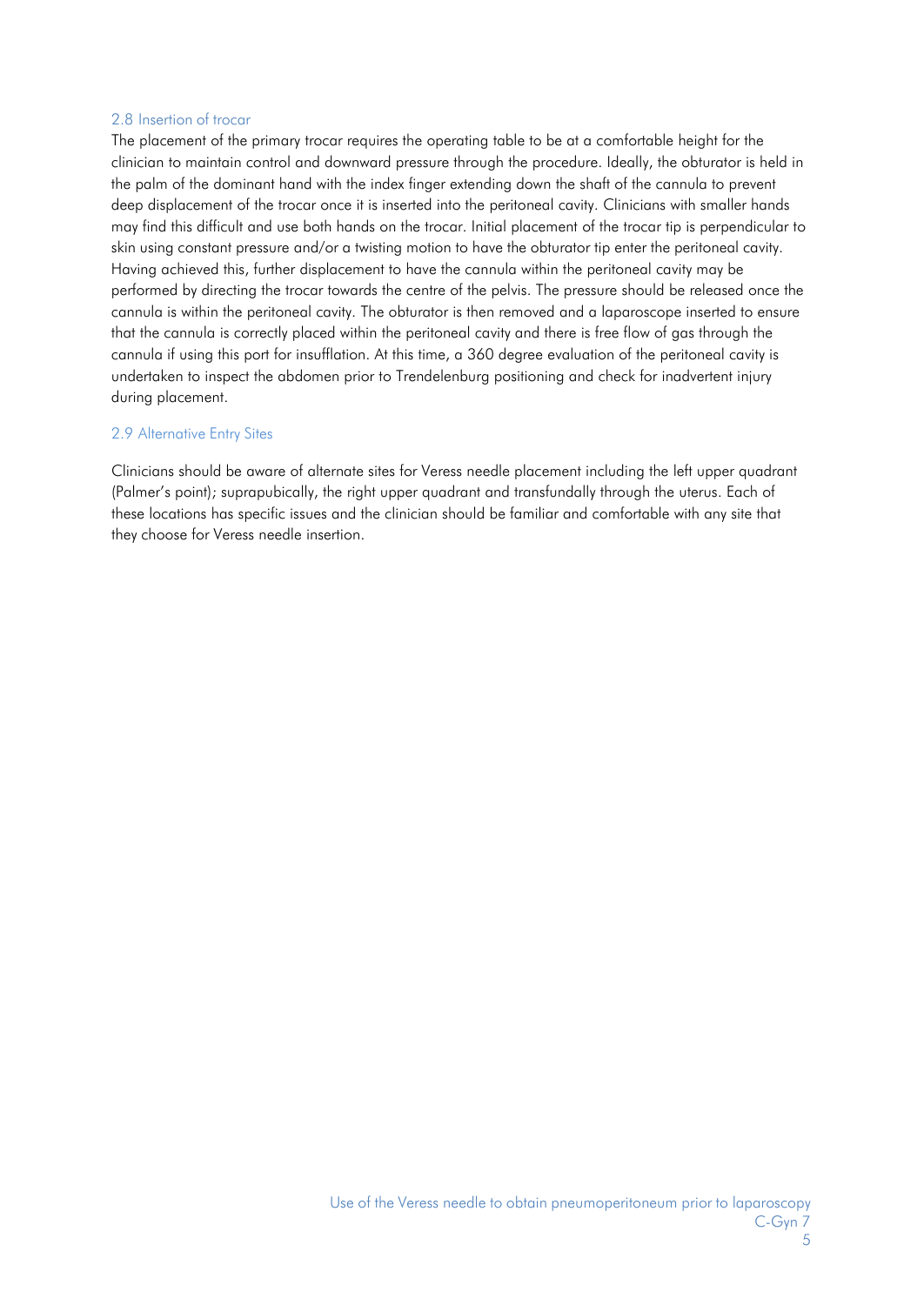### <span id="page-5-0"></span>**3.** *Other suggested reading*

- 1. A consensus document concerning laparoscopic entry techniques: Middlesbrough, March 19-20 1999.
	- Anonymous Gynaecological Endoscopy. 8 (6) (pp 403-406), 1999. Date of Publication: 1999
- 2. Coming to TermsWith the Fact That the Evidence for Laparoscopic Entry Is as Good as It Gets Cuss, Bhatti and Abbott Journal of Minimally Invasive Gynecology (2015) 22, 332–341
- 3. Deffieux X, Ballester M, Collinet P, et al. Risks associated with laparoscopic entry: guidelines for clinical practice from the French College of Gynaecologists and Obstetricians. Eur J Obstet Gynecol Reprod Biol. 2011;158:159–166.
- 4. RCOG. Preventing entry-related gynaecological laparoscopic injuries. In: Green-top Guidelines. Green-top 49. London: Royal College of Obstetricians and Gynaecologists; 2008.
- 5. Society of American Gastrointestinal and Endoscopic Surgeons. Guidelines for Diagnostic Laparoscopy 2014. Available at: [http://www.sages.org/publications/guidelines/guidelines-for](http://www.sages.org/publications/guidelines/guidelines-for-diagnostic-laparoscopy)[diagnostic-laparoscopy.](http://www.sages.org/publications/guidelines/guidelines-for-diagnostic-laparoscopy)
- 6. Vilos GA, Ternamian A, Dempster J, et al. Laparoscopic entry: a review of techniques, technologies, and complications. J Obstet Gynaecol Can. 2007;29:433–465.

### <span id="page-5-1"></span>**4.** *Links to other College statements*

[Evidence-based](https://www.ranzcog.edu.au/RANZCOG_SITE/media/RANZCOG-%20MEDIA/Women%27s%20Health/Statement%20and%20guidelines/Clinical%20-%20General/Evidence-%20based-medicine,-Obstetrics-and-Gynaecology-(C-Gen-15)-Review-March-2016.pdf?ext=.pdf) Medicine, Obstetrics and Gynaecology (C-Gen 15)

### <span id="page-5-2"></span>**5.** *Patient information*

A range of RANZCOG Patient Information Pamphlets can be ordered via:

<https://www.ranzcog.edu.au/Womens-Health/Patient-Information-Guides/Patient-Information-Pamphlets>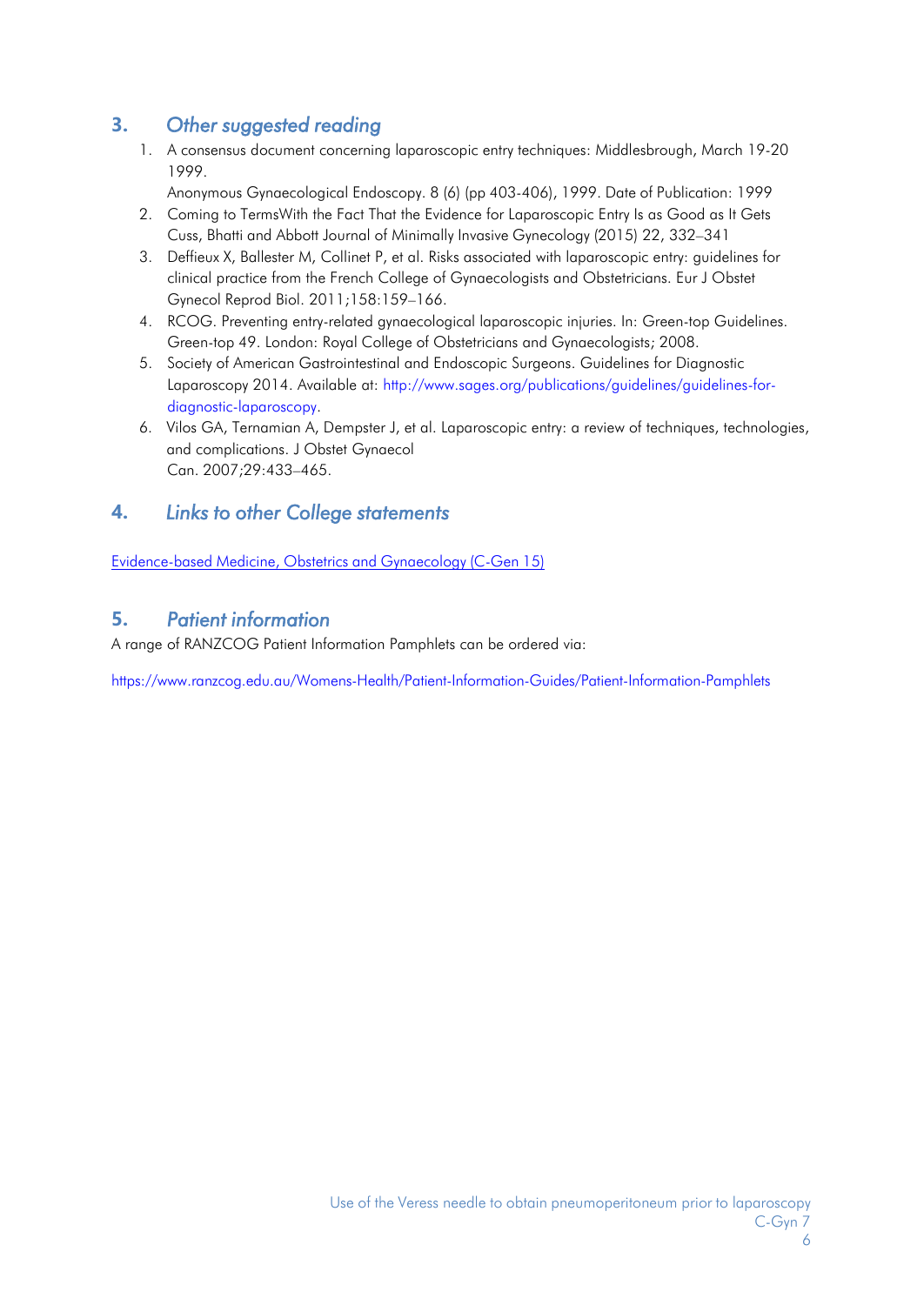### <span id="page-6-0"></span>*Appendices*

Appendix A Endoscopic Surgery Advisory Committee (RANZCOG/AGES) Membership

| Name                       | Position on Committee                |
|----------------------------|--------------------------------------|
| Professor Jason Abbott     | Chair, Representative AGES           |
| Dr Stephen Lyons           | Deputy Chair, Representative RANZCOG |
| Prof Yee Chit Leung        | Representative RANZCOG               |
| D Dr Martin Gerard Ritossa | Representative AGES                  |
| Professor Michael Permezel | Representative RANZCOG               |
| Dr John Tait               | Representative RANZCOG               |
| Dr Stuart Salfinger        | President AGES                       |
| Dr Vijay Roach             | President RANZCOG                    |

### <span id="page-6-1"></span>Appendix B Overview of the development and review process for this statement

### i. Steps in developing and updating this statement

This statement was originally developed in April 1990 and was most recently reviewed in November 2020. The Endoscopic Surgery Advisory Committee (RANZCOG/AGES) carried out the following steps in reviewing this statement:

- Declarations of interest were sought from all members prior to reviewing this statement.
- Structured clinical questions were developed and agreed upon.
- An updated literature search to answer the clinical questions was undertaken.
- At the February 2021 teleconference committee meeting, the existing consensus-based recommendations were reviewed and updated (where appropriate) based on the available body of evidence and clinical expertise. Recommendations were graded as set out below in Appendix B part iii)

### ii. Declaration of interest process and management

Declaring interests is essential in order to prevent any potential conflict between the private interests of members, and their duties as part of the Endoscopic Surgery Advisory Committee (RANZCOG/AGES).

A declaration of interest form specific to guidelines and statements was developed by RANZCOG and approved by the RANZCOG Board in September 2012. The Endoscopic Surgery Advisory Committee (RANZCOG/AGES) members were required to declare their relevant interests in writing on this form prior to participating in the review of this statement.

Members were required to update their information as soon as they become aware of any changes to their interests and there was also a standing agenda item at each meeting where declarations of interest were called for and recorded as part of the meeting minutes.

There were no significant real or perceived conflicts of interest that required management during the process of updating this statement.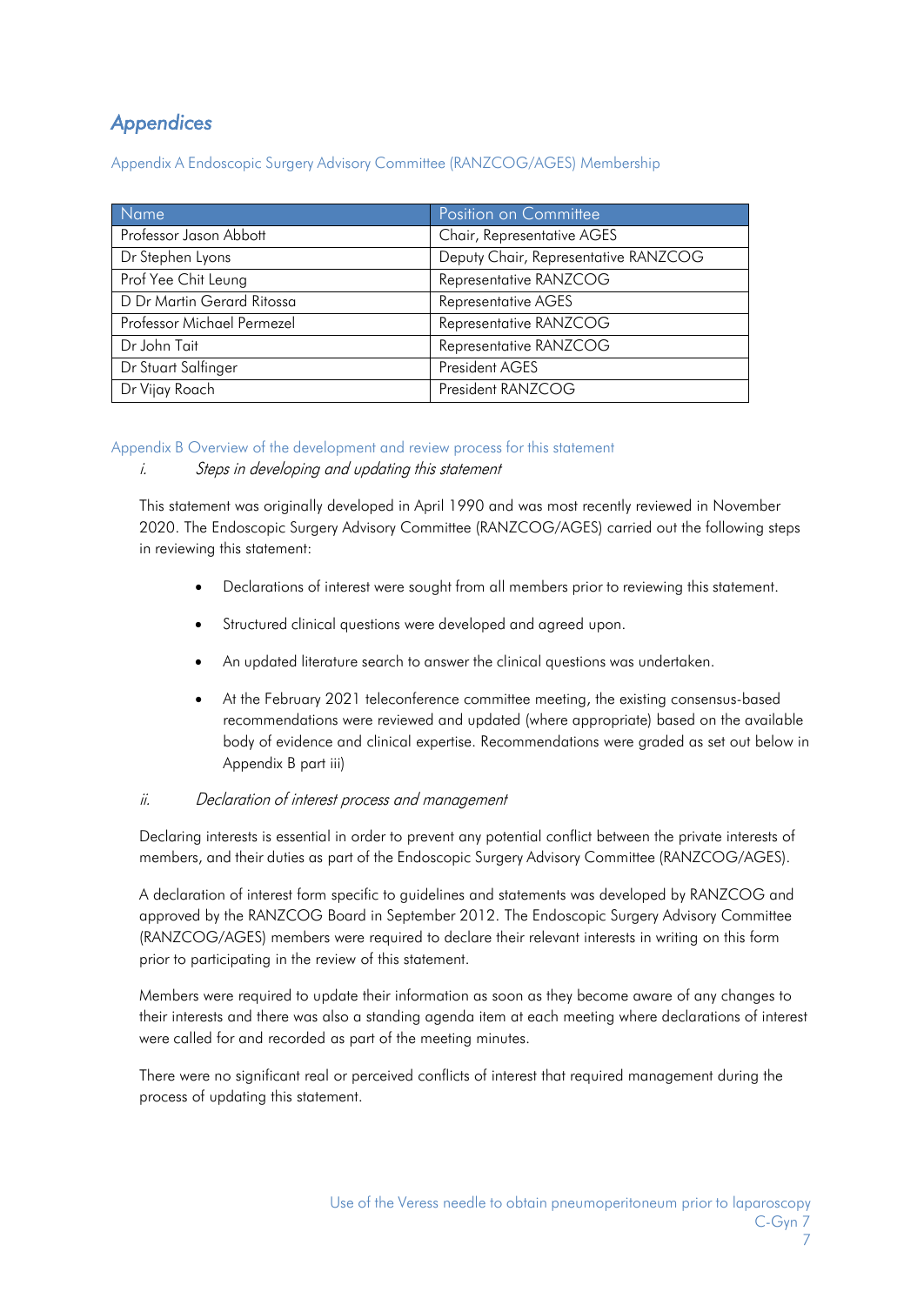### iii. Grading of recommendations

Each recommendation in this College statement is given an overall grade as per the table below, based on the National Health and Medical Research Council (NHMRC) Levels of Evidence and Grades of Recommendations for Developers of Guideline[si](#page-8-0) . Where no robust evidence was available but there was sufficient consensus within the Endoscopic Surgery Advisory Committee (RANZCOG/AGES), consensus-based recommendations were developed or existing ones updated and are identifiable as such. Consensus-based recommendations were agreed to by the entire committee. Good Practice Notes are highlighted throughout and provide practical guidance to facilitate implementation. These were also developed through consensus of the entire committee.

| Recommendation category |   | Description                                                                                                    |
|-------------------------|---|----------------------------------------------------------------------------------------------------------------|
| Evidence-based          | A | Body of evidence can be trusted to guide practice                                                              |
|                         | B | Body of evidence can be trusted to guide practice in most<br>situations                                        |
|                         | C | Body of evidence provides some support for<br>recommendation(s) but care should be taken in its<br>application |
|                         | D | The body of evidence is weak and the recommendation<br>must be applied with caution                            |
| Consensus-based         |   | Recommendation based on clinical opinion and expertise<br>as insufficient evidence available                   |
| Good Practice Note      |   | Practical advice and information based on clinical opinion<br>and expertise                                    |

### <span id="page-7-0"></span>Appendix C Full Disclaimer

### Purpose

This Statement has been developed to provide general advice to practitioners about use of the Veress needle to obtain pneumoperitoneum prior to laparoscopy and should not be relied on as a substitute for proper assessment with respect to the particular circumstances of each case and the needs of any person. It is the responsibility of each practitioner to have regard to the particular circumstances of each case. Clinical management should be responsive to the needs of the individual person with a monochorionic twin pregnancy and the particular circumstances of each case.